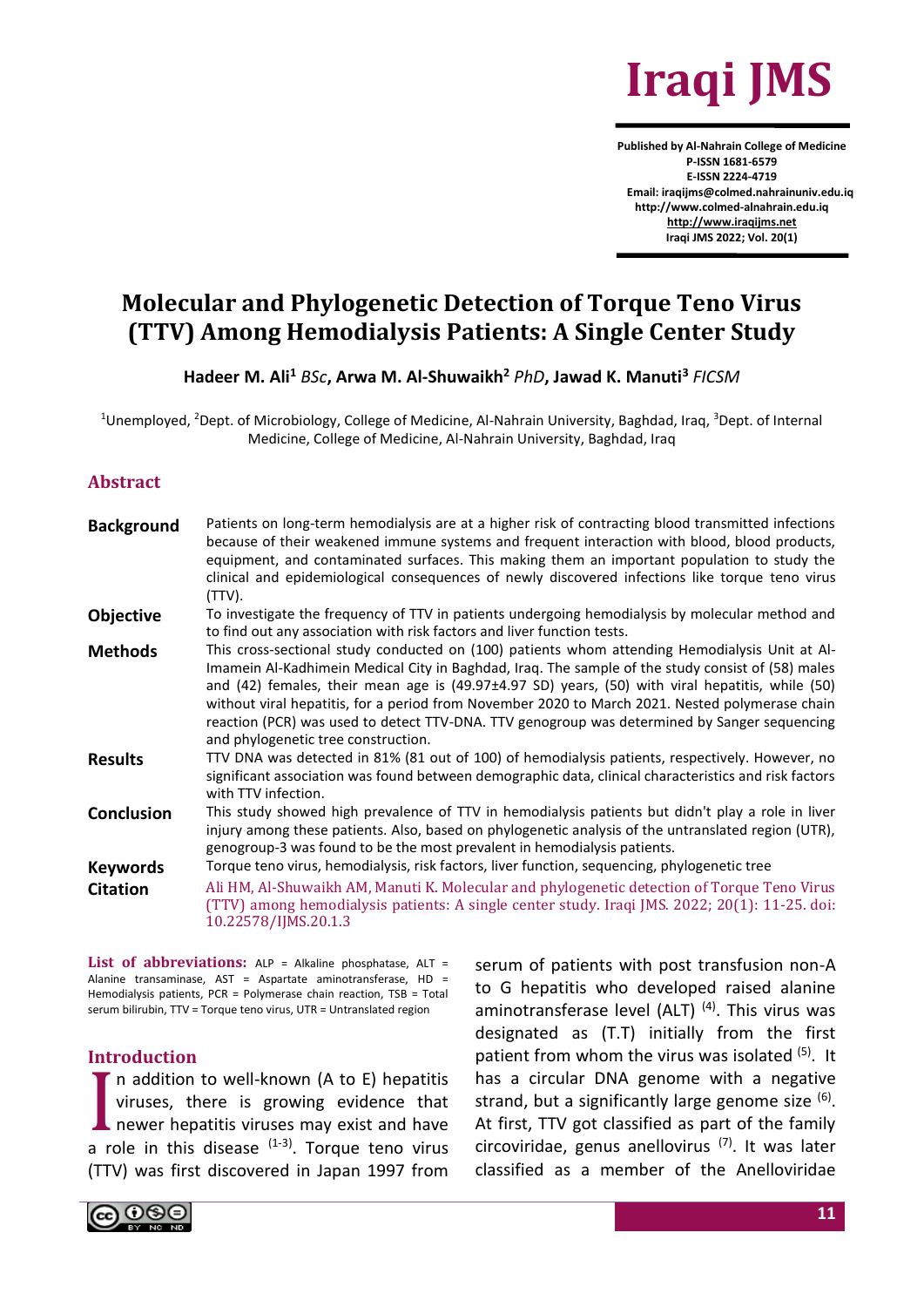family  $(8)$ . The TTV genome sequence is very diverse in nature and many genetic variants have been detected by using high conserved untranslated region (UTR) as a specific primer for the detection of DNA. Interestingly, the coding regions of TTV are less conserved than the UTR. For instance, the coding region of open reading frame 1 (ORF 1) contains three hypervariable regions (HVRs) in tandem. Variability within ORF 1, which is believed to code for the TTV capsid protein, may be crucial to evasion of the host immune system <sup>(9)</sup>. According to phylogenetic analysis, TTVs belong to a broad ancestral tree of five important genogroups, and the first and second of them are most prevalent worldwide (10) .

TTV is thought to be transmitted by blood transfusion, and its frequency is mainly associated with populations with a history of blood product transfusion  $(11,12)$ . Moreover, there are two groups highly associated with TTV virus, these groups are patients undergoing hemodialysis (HD) and intravenous drug users <sup>(13)</sup>. TTV has been detected in the sera of persons who have not had a blood transfusion, indicating that additional routes of transmission may exist  $(14)$ . Virus detection by genogroup-specific polymerase chain reaction (PCR) in serum samples from various geographic regions (China, Canada, Korea, Spain, France, Thailand and the USA) has shown a prevalence ranging from 33% to 100%  $(15)$ . The TTV DNA frequency in the Italian HD unit (41.7%) was greater than in the healthy population (10.7%)  $(16)$ . While in Indian dialysis patients the universality of TTV DNA was (83%) (17). In 1999, Gallian et al. showed that the general seroprevalence of TTV was 28 % in HD patients in France (18), on the other hand Kheradpezhou et al. suggested that the seroprevalence was 9.3% in HD patients <sup>(19)</sup>. There are many reasons behind the higher prevalence in developing countries, which include socioeconomic factors, bad infection control measures and the higher prevalence of the virus among general population (20).

This study aimed to determine the frequency of TTV DNA in hemodialysis patients, as well as, estimation of demographic and clinical data. Also, to determine TTV genogroup prevalence in those patients.

# **Methods**

# **Subjects**

Study conducted on one hundred patients whom attending Hemodialysis Unit of Al-Imamein Al-Kadhimein Medical City to undergo hemodialysis from November 2020 to March 2021. A questionnaire was used to collect data from patients which include sex and age of patients, hepatitis B virus (HBV) and hepatitis C virus (HCV) status, underlying medical condition, history of kidney transplant, previous surgery, marital status, duration of hemodialysis, blood transfusion and number of blood transfusions. In addition, information of liver function test was obtained at the time of study from patient's laboratory report. The ethical approval of the research project was provided by the Institutional Review Board (IRB) at Al-Nahrain University on 20th September 2020 (No. 20200977).

# **Specimens' collection**

Five (5) ml whole blood was drawn from each patient prior to starting hemodialysis in sterile gel tubes and allowed to clot at 25ºC for one hour, then centrifuged at 3000 rpm for 10 minutes, serum samples were divided into aliquots in sterile eppindrof tubes which then stored at -20°C until be used.

## **Isolation of viral DNA**

To detect the presence of TTV nucleic acids, DNA was extracted from 200 ul aliquots of serum using the viral nucleic acid extraction kit II (Geneaid, Taiwan) for viral nucleic acid purification from cell-free samples following the manufacturer instructions.

## **PCR detection of TTV DNA**

For detection of TTV DNA, nested PCR specific for detection of sequences included in the UTR region (primers NG034/NG147, and NG133/NG132) as reported by Sarairah et al.

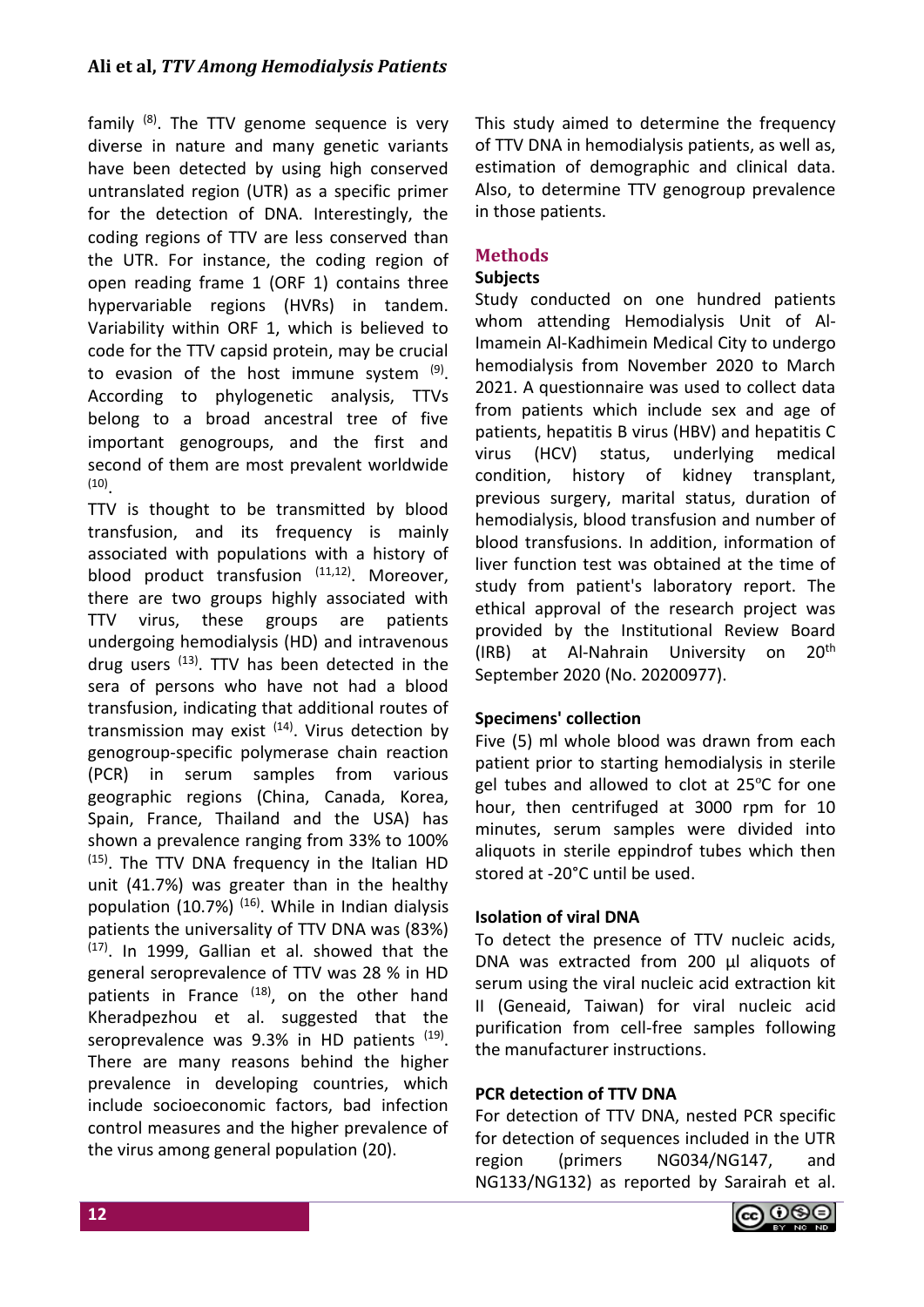$(21)$  and in the ORF-1 region (N22) (primers NG059, NG063 and NG061) according to Rinonce et al.  $(22)$ . The reason behind chosen two regions to amplify is that N22 region is better to the study the genetic variability, however, UTR is the most conserved region identified among strains  $(23)$ . The PCR reaction (25 μl) for the first and second rounds of PCR for the both reactions have been prepared by adding 5 μl of the template, 1.5 μM of each primer, 12.5 μl of one Taq PCR master mix (Biolabs, USA) and complete the final volume by adding 4.5 µl of nuclease-free water. Positive and negative controls were run with each round of PCR in order for the results to be considered valid under the conditions given. The thermal cycler settings were customized as those described by both Sarairah et al. and Cancela et al.  $(21,23)$  with modifications to optimize the result, as shown in the tables (1 & 2). The amplicon obtained in the first and second run of UTR region is equal to 143 and 110 nucleotides, respectively. Whereas for ORF1, it is equal to 286 and 271 nucleotides, respectively  $(22)$ . Both second amplicon region for UTR (110 bp) and ORF (271 bp) were observed in 3% agarose gel  $(21,24)$ , as shown in the figure (1 & 2).

**Table 1. Polymerase chain reaction program for both first and second round reaction using UTR region**

| <b>Step</b> | <b>Temperature</b> | Time    | <b>Cycles description</b> | <b>Cycles</b> |
|-------------|--------------------|---------|---------------------------|---------------|
|             | $94^{\circ}$ C     | 3 min   | Initial denaturation      |               |
|             | $94^{\circ}$ C     | 30 sec. | Denaturation              |               |
|             | $60^{\circ}$ C     | 40 sec. | Annealing                 | 35            |
|             | $70^{\circ}$ C     | 30 sec. | Extension                 |               |
|             | $70^{\circ}$ C     | 5 min   | Final extension           |               |

# **Table 2. Polymerase chain reaction program for both first and second round reaction using ORF1 region**

| <b>Step</b> | Temperature    | <b>Time</b>      | <b>Cycles description</b> | <b>Cycles</b> |
|-------------|----------------|------------------|---------------------------|---------------|
|             | 94 °C          | $3$ min.         | Initial denaturation      |               |
|             | 94 °C          | 30 sec.          | denaturation              |               |
|             | $55^{\circ}$ C | 45 sec.          | Annealing                 | 40            |
|             | 72 °C          | 45 sec.          | Extension                 |               |
|             | 72 °C          | $7 \text{ min.}$ | Final extension           |               |

# **Quality control**

Positive and negative controls were run with each round of PCR in order for the results to be considered valid under the conditions given. Positive control was TTV-Ag positive samples by enzyme-linked immunosorbent assay (ELISA). While negative control was consisted of the reagents that used to prepare the PCR amplification mixture without TTV-DNA and treated like a sample.

# **Sanger sequencing and phylogenetic tree construction**

The PCR amplicons of TTV-UTR region (110 bp) of 10 samples were commercially sequenced from their reverse termini following the guidelines manuals of the sequencing company (Macrogen Inc. Geumchen, Seoul, South Korea). By comparing the obtained DNA sequences of the local samples with the

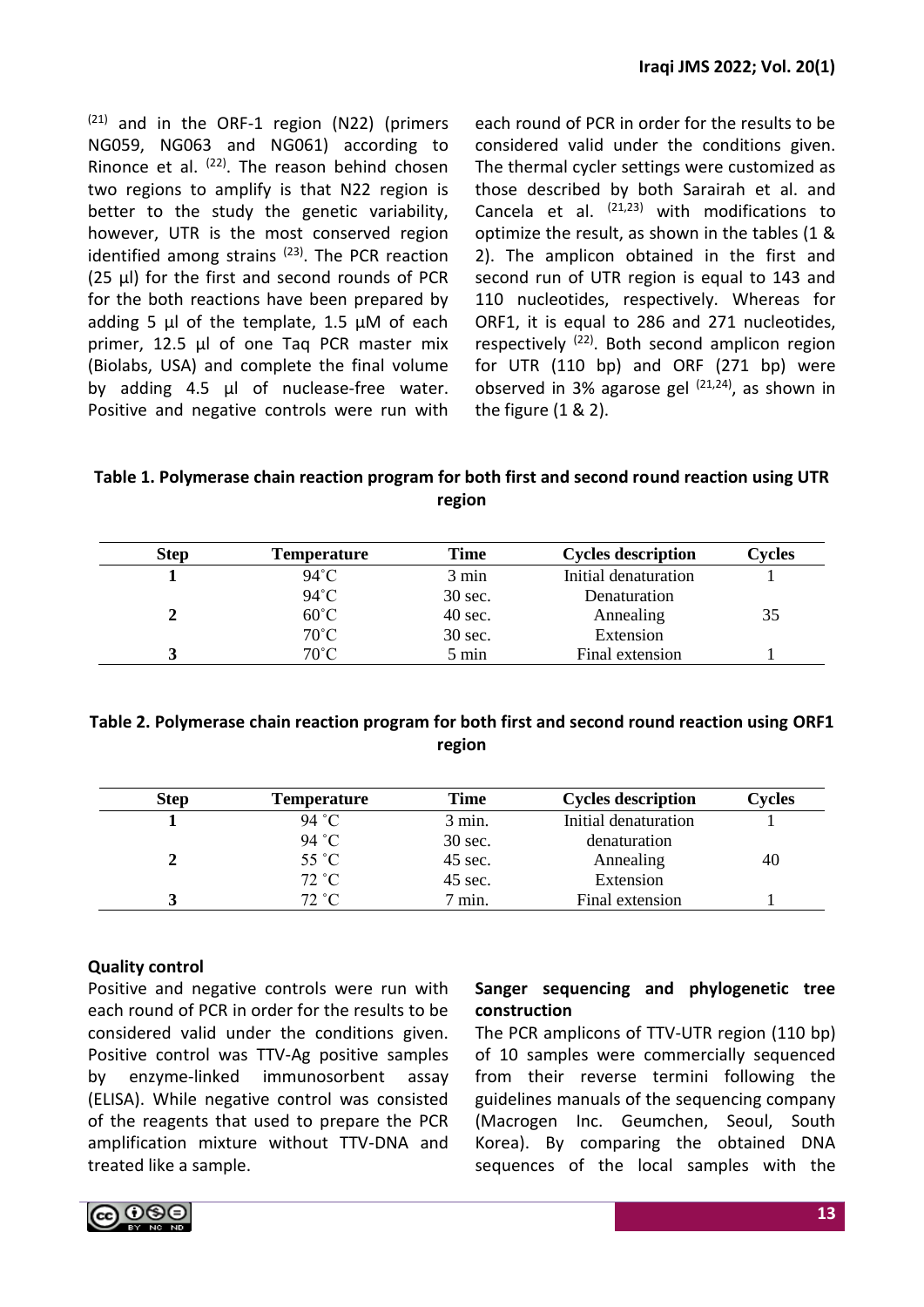recovered DNA sequences of the national center for biotechnology information (NCBI) database, the virtual positions and other information of the recovered PCR were recognized. The detected variants were compared with their neighbor homologous reference sequences using the NCBI-BLASTn server. After that, a traditional rectangular tree comprising the detected variant was created by the neighbor-joining method and annotated as a cladogram tree using the iTOL suit <sup>(25)</sup>. To know the exact identity of the genogroup of local TTV isolates, many references sequences of each TTV genogroup was represented, from genogroup-1 to genogroup-5.

## **Statistical analysis**

Analysis of data was performed by using statistical package for social sciences (SPSS). Comparison is obtained by the use of Chisquare (χ2-test), whereas, numerical data presented as mean, standard deviation and evaluated by using independent sample T-test. Analysis of variance (ANOVA) was used to compare the means of more than two independent groups. The P-value same as or below 0.05 has been considered statistically significant, below 0.01 has been recommended highly significant, and above 0.05 was considered non-significant.

# **Results**

Frequency of TTV based on 5-UTR A and ORF-1 One hundred (100) serum samples have been tested for the TTV DNA by nested PCR as described by Sarairah et al. and Cancela et al. (21,23). The present study indicated that 81% of hemodialysis patients tested positive for TTV DNA for UTR region as illustrated in the figure (1). While only 1 out of 100 (1%) samples was positive for ORF-1 region as shown in the figure  $(2).$ 



**Figure 1. Gel-electrophoresis of second-round PCR products (5-UTR region) using 3% agarose in Tris-acetate-EDTA (TAE) buffer. Lane1, (25bp DNA marker), Lane2: positive control for amplification, Lane3: negative control for amplification, Lane 4,5,6: positive samples, and lanes 7,8,9: negative samples**

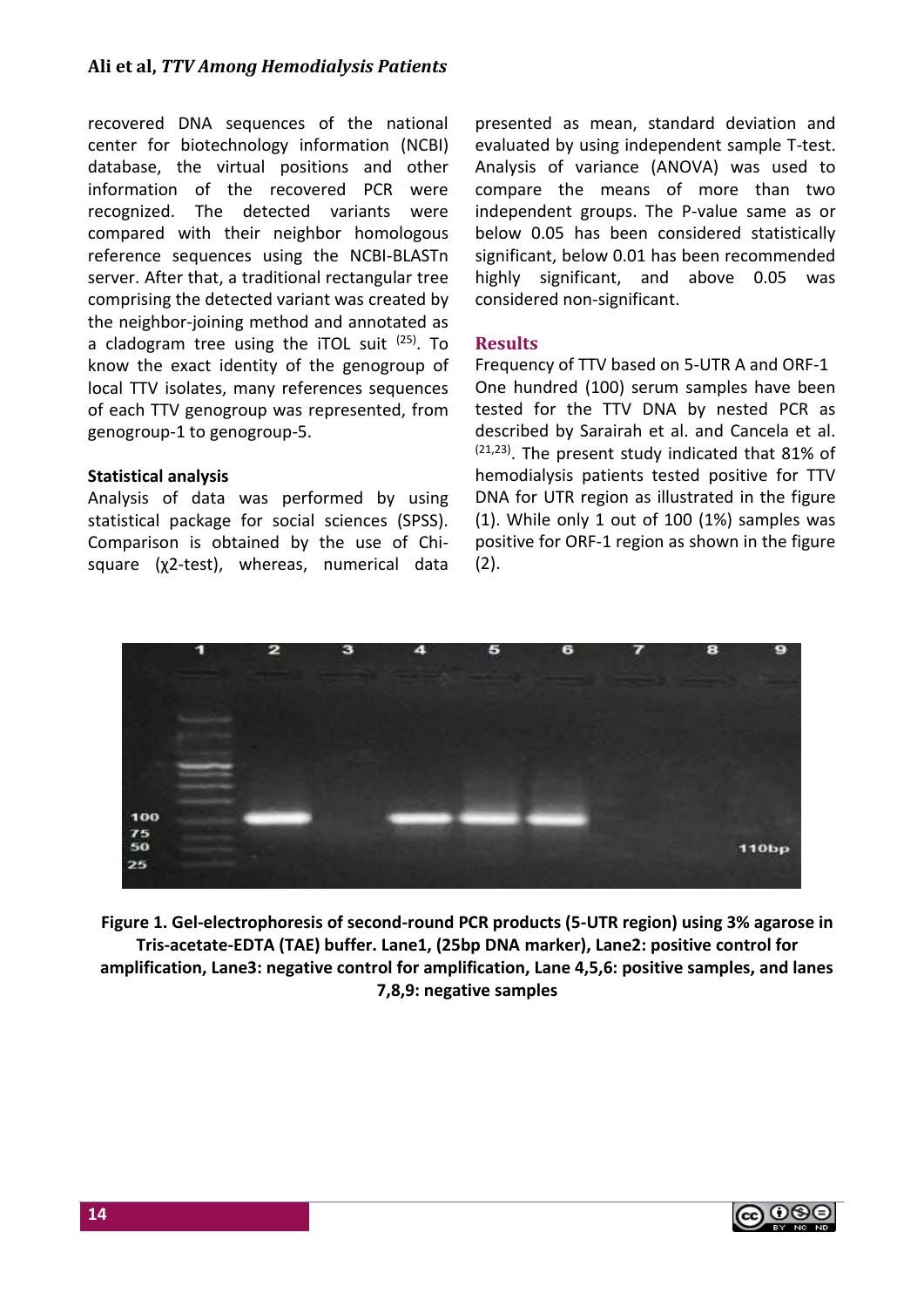

**Figure 2. Gel-electrophoresis of second-round PCR products (ORF-1 region) using 3% agarose in TAE buffer. Lane1, (100bp DNA marker), Lane2: positive control for amplification, Lane3: negative control for amplification, Lane 4 and 6: negative samples, and Lane 5: positive sample**

# **Demographic data, clinical characteristic and risk factors**

This study showed no significant association between age, sex, diabetes mellitus (DM), hypertension (HT), history of kidney transplantation, history of previous surgery, marital status, hemodialysis duration, history of blood transfusion, number of blood transfusions, viral hepatitis and TTV infection.

Regarding co-infection with hepatitis, current study showed that 50 (50%) out of 100 hemodialysis patients were tested negative to hepatitis B virus (HBV) and/or hepatitis C virus (HCV) and 39 (78%) of them had TTV infection. While the remaining 50 (50%) out of 100 of hemodialysis patients had HCV &/or HBV. TTV was detected in 1 (50%) out of 2 of hemodialysis patients who had co-infected with HBV and 38 (84.4%) out of 45 of hemodialysis patients who had co-infected with HCV. In addition, three patients had triple infection with HBV, HCV and TTV. However, current study showed that there was no significant association between these viruses and TTV status, as shown in the table (3).

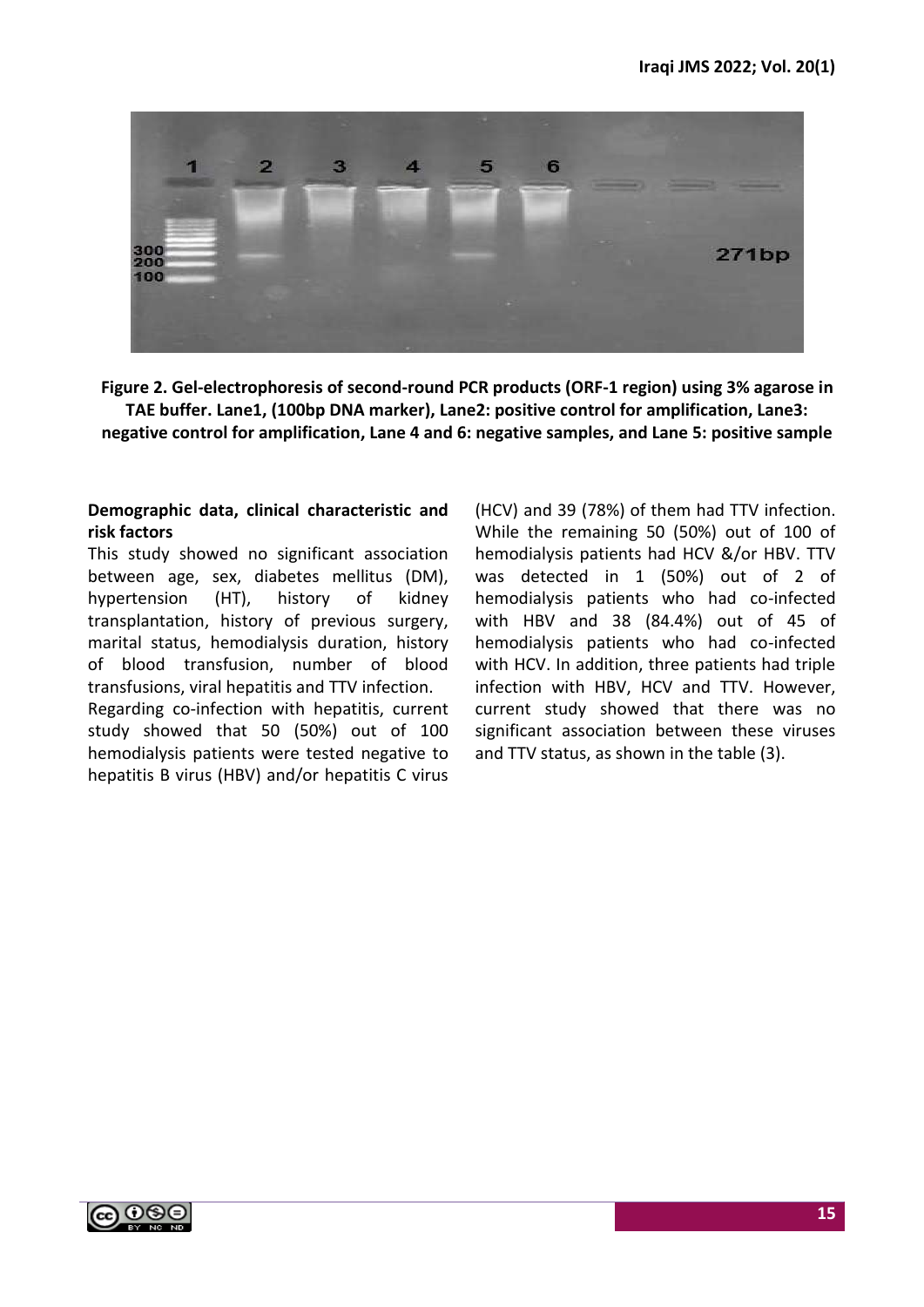| <b>Parameters</b>      |              |                         | <b>TTV-DNA Status (UTR region)</b> |                            |         |
|------------------------|--------------|-------------------------|------------------------------------|----------------------------|---------|
|                        |              | <b>Total No.</b><br>(%) | <b>Negative No.</b><br>(%)         | <b>Positive No.</b><br>(%) | P-value |
| Age (mean± SD) year    |              | 100 (100%)              | 48.53±14.10                        | 50.31±15.23                | 0.634   |
|                        | $31$         | 12 (12%)                | 2(16.7%)                           | 10 (83.3%)                 |         |
|                        | 31-40        | 17 (17%)                | 3(17.6%)                           | 14 (82.4%)                 |         |
| Age groups             | 41-50        | 17 (17%)                | 6(35.3%)                           | 11 (64.7%)                 | 0.439   |
| (years)                | $51 - 60$    | 30 (30%)                | 5(16.7%)                           | 25 (83.3%)                 |         |
|                        | >60          | 24 (24%)                | 3(12.5%)                           | 21 (87.5%)                 |         |
|                        | Male         | 58 (58%)                | 14 (24.1%)                         | 44 (75.9%)                 |         |
| Sex                    | Female       | 42 (42%)                | 5(11.9%)                           | 37 (88.1%)                 | 0.124   |
|                        | No           | 67 (67%)                | 14 (20.9%)                         | 53 (79.1%)                 |         |
| DM                     | Yes          | 33 (33%)                | 5(15.2%)                           | 28 (84.8%)                 | 0.491   |
| НT                     | No           | 12 (12%)                | $0(0.0\%)$                         | 12 (100%)                  | 0.074   |
|                        | Yes          | 88 (88%)                | 19 (21.6%)                         | 69 (78.4%)                 |         |
| History of<br>kidney   | No           | 100 (100%)              | 19 (19.0%)                         | 81 (81.0%)                 |         |
| transplant             | Yes          | $0(0\%)$                | $0(0.0\%)$                         | $0(0.0\%)$                 |         |
| History of<br>previous | No           | 52 (52%)                | 10 (19.2%)                         | 42 (80.8%)                 | 0.951   |
| surgery                | Yes          | 48 (48%)                | 9(18.8%)                           | 39 (81.2%)                 |         |
| Marital status         | No           | 13 (13%)                | 2(15.4%)                           | 11 (84.6%)                 | 0.722   |
|                        | Yes          | 87 (87%)                | 17 (19.5%)                         | 70 (80.5%)                 |         |
| Hemodialysis           | $\leq 1$     | 3(3%)                   | 2(66.7%)                           | 1(33.3%)                   |         |
| duration               | $1 - 3$      | 28 (28%)                | 7(25%)                             | 21 (75%)                   | 0.103   |
| (year)                 | $3 - 5$      | 23 (23%)                | 4 (17.4%)                          | 19 (82.6%)                 |         |
|                        | $\geq 5$     | 46 (46%)                | 6(13%)                             | 40 (87%)                   |         |
| History of<br>blood    | No           | 34 (34%)                | 4 (11.8%)                          | 30 (88.2%)                 | 0.186   |
| transfusion            | Yes          | 66 (66%)                | 15 (22.7%)                         | 51 (77.3%)                 |         |
| No. of blood           | <1           | 44 (44%)                | 6(13.6%)                           | 38 (86.4%)                 |         |
| transfusions           | $1 - 4$      | 38 (38%)                | 9(23.7%)                           | 29 (76.3%)                 | 0.476   |
| (time)                 | $\geq 4$     | 18 (18%)                | 4 (22.2%)                          | 14 (77.8%)                 |         |
|                        | Negative     | 50 (50%)                | 11 (22%)                           | 39 (78%)                   | 0.444   |
| Virology               | <b>HBsAg</b> | 2(2%)                   | 1 (50%)                            | 1 (50%)                    | 0.259   |
|                        | HCV-Ab       | 45 (45%)                | 7 (15.6%)                          | 38 (84.4%)                 | 0.427   |
|                        | HBV & HCV    | 3(3%)                   | $0(0.0\%)$                         | 3 (100%)                   | 0.394   |

#### **Table 3. Demographic data, clinical characteristic, risk factors and TTV status**

DM: diabetes mellitus; HT: hypertension. HBsAg: hepatitis B surface antigen; HCV: hepatitis C virus

#### **Liver function tests**

This study shows that there is no significant difference between TTV positive and TTV negative hemodialysis patients in the mean serum level of liver function enzymes such as alanine transaminase (ALT), aspartate Aminotransferase (AST), total serum bilirubin (TSB) and alkaline phosphatase (ALP), as shown in table (4).

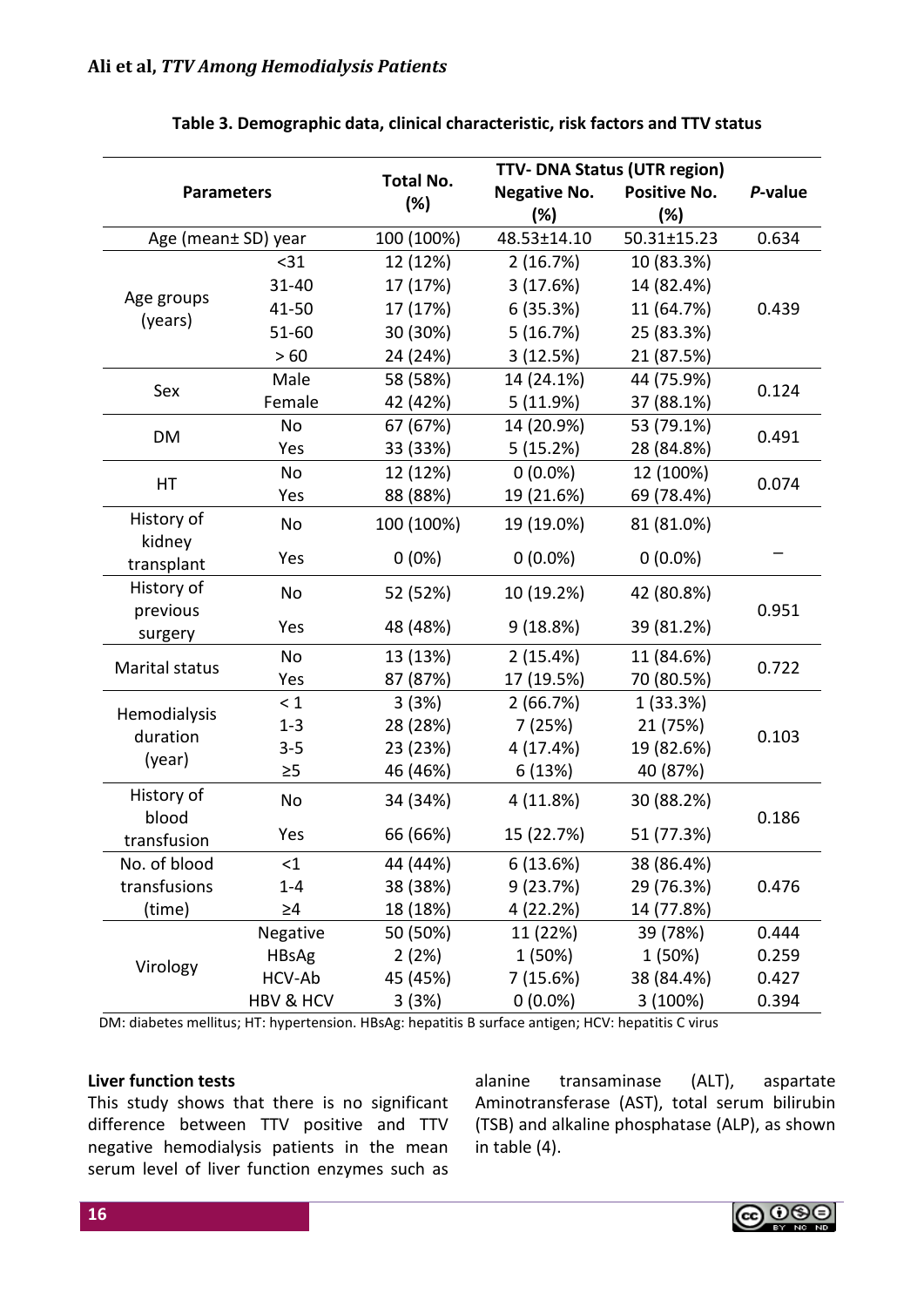| *Biochemical test | <b>TTV-DNA Status</b> | P-value         |       |  |
|-------------------|-----------------------|-----------------|-------|--|
| (Mean± SD)        | <b>Negative</b>       | <b>Positive</b> |       |  |
| ALT mg/dl         | 22.37±14.01           | 17.88±15.72     | 0.256 |  |
| AST mg/dl         | 16.68±7.73            | 20.03±15.70     | 0.370 |  |
| TSB mg/dl         | $0.41 \pm 0.22$       | $0.35 \pm 0.18$ | 0.252 |  |
| ALP mg/dl         | 156.74±119.25         | 201.75±195.35   | 0.339 |  |

**Table 4. Serum level of liver enzymes and TTV DNA Status**

Normal value of liver enzymes: ALT= (10-49 mg/dl), AST= (<34 mg/dl), TSB= (0.3-1.2 mg/dl), ALP= (40-130 mg/dl)

#### **DNA Sequencing of 5-UTR A amplicons**

Alignments were done by NCBI-Blastn pairwise of the ten local TTV isolate with the most corresponding viral sequences from NCBI that indicated high similarity with variable TTV isolates from America, Europe, and Asia. Local TTV isolates were assigned as (S1 to S10), both S1 and S2 samples had high similarity with the isolate TTVMY02 from Malaysia (GenBank acc. no. MN116509.1). S3, S6, S7, and S8 showed a high similarity with the isolate TUS01 from USA (GenBank acc. no. AB017613.1). S4 and S9 samples showed high similarity with the isolates P10-1 and CK001, respectively which from American and Indian (GenBank acc. no. KT163893.1and KM596845.1). Both S5 and S10 samples were highly similar to the isolated TTV-HD24a and T520, respectively which from two German sources (GenBank acc. no. FR751506.1 and GU722347.1). The current result showed that six nucleic acid substitutions mutation and only one insertion mutation that distributed in the investigated fragments of the local isolate compared with reference sequences according to the figures (3 & 4). The S4 sample observed C48A, T45C and Gins43-44, the S5 sample observed T47G and A41G, while S9, S10 observed A30G and A29C, respectively.

# **Phylogenetic tree**

In the present study, phylogenetic tree was generated using neighbor-joining method, which was based on the 50-UTR A region. This tree constructed by utilizing 22 NCBI relative reference sequences belonging to the significant five TTV genogroups (genogroup-1 to genogroup-5). Within this tree, representatives TTV reference sequences for each of the genogroup 1, 2, 4, and 5 were incorporated. Meanwhile, 6 representatives for the genogroups 3 were incorporated due to its higher variability and availability among TTV. In addition, 10 local TTV isolates were incorporated within this tree.

It was found that the local isolates S1, S2, and S9 were incorporated within the clade of genogroup-2. It deserves to note that both S1 and S2 were equally suited in the vicinity of the KAV isolate (GenBank acc. no. AF435014). Meanwhile, the S9 sample was positioned in the vicinity of two TTV isolates, Kt-08 and Kt-010F. In addition, it was found that all the rest samples were incorporated within the clade of the genogroups-3.

Within the genogroups-3, these viral isolates were distributed into two main positions. It was found that the S3, S6, S7, and S8 were positioned in the vicinity of the TUS0 isolate. Likewise, the S3, S6, S7, and S8 were also respectively positioned in the vicinity to the isolate SENV-C of the same clade. Furthermore, it was found that S4, S10, and S5 were respectively suited in the vicinity to the isolate SANBAN, as shown in table (5) and figure (5).

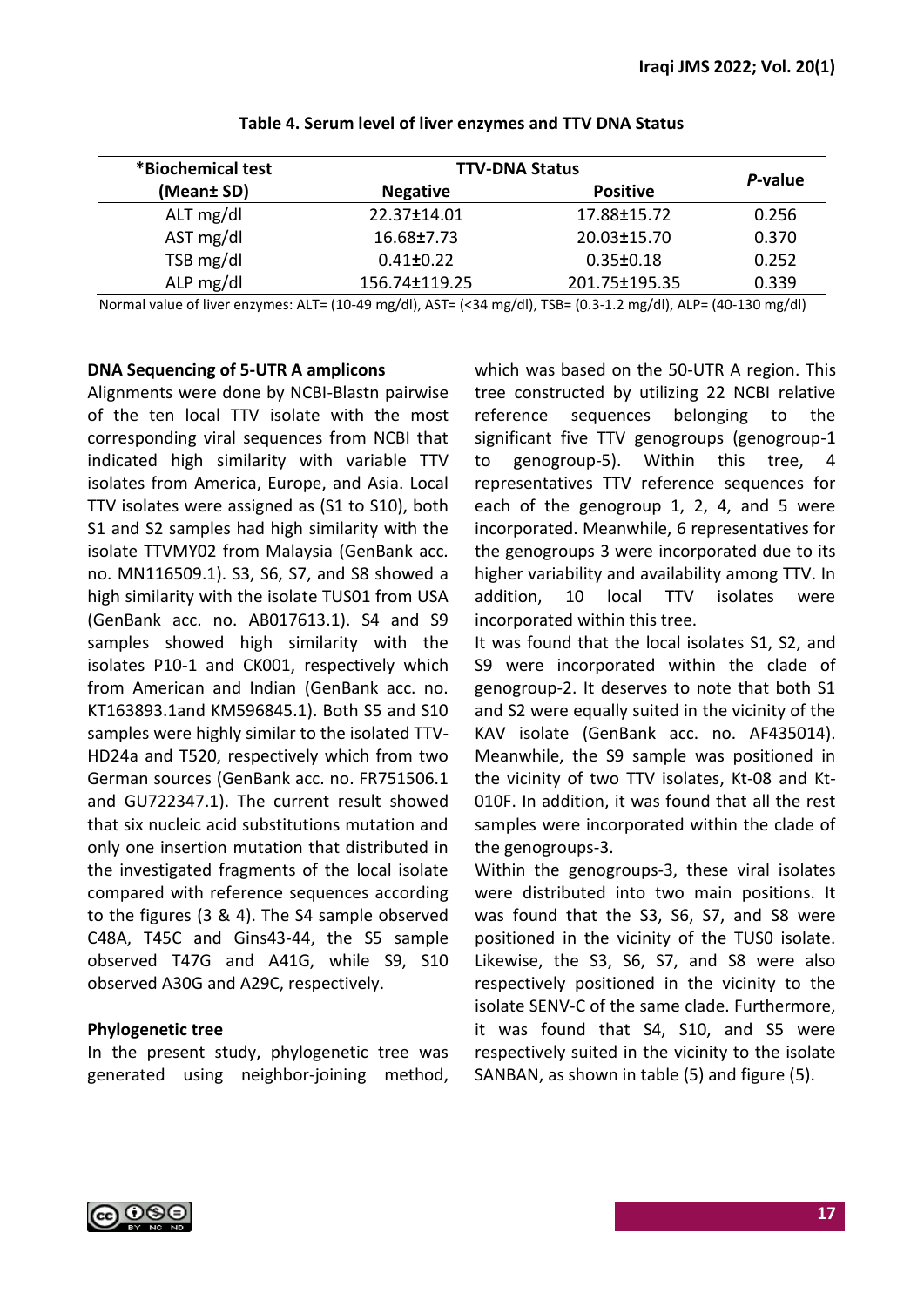

**Figure 3. The chromatogram profile of the observed genetic variants of the UTR locus within the TTV viral isolates. The identified substitution mutations are highlighted according to their positions in the PCR amplicons. The letter "ins" refers to "insertion mutation", while the symbol ">" refers to "substitution" mutation. The letter "S" refers to the sample code**



**Figure 4. The determination of TTV DNA sequence variability regions in TTV DNA sequences via direct DNA alignment. the red arrows indicated the variable regions, while the colored boxes indicated the conserved regions. The symbol "ref" refers to the NCBI reference sequences, while "S" refers to sample code**

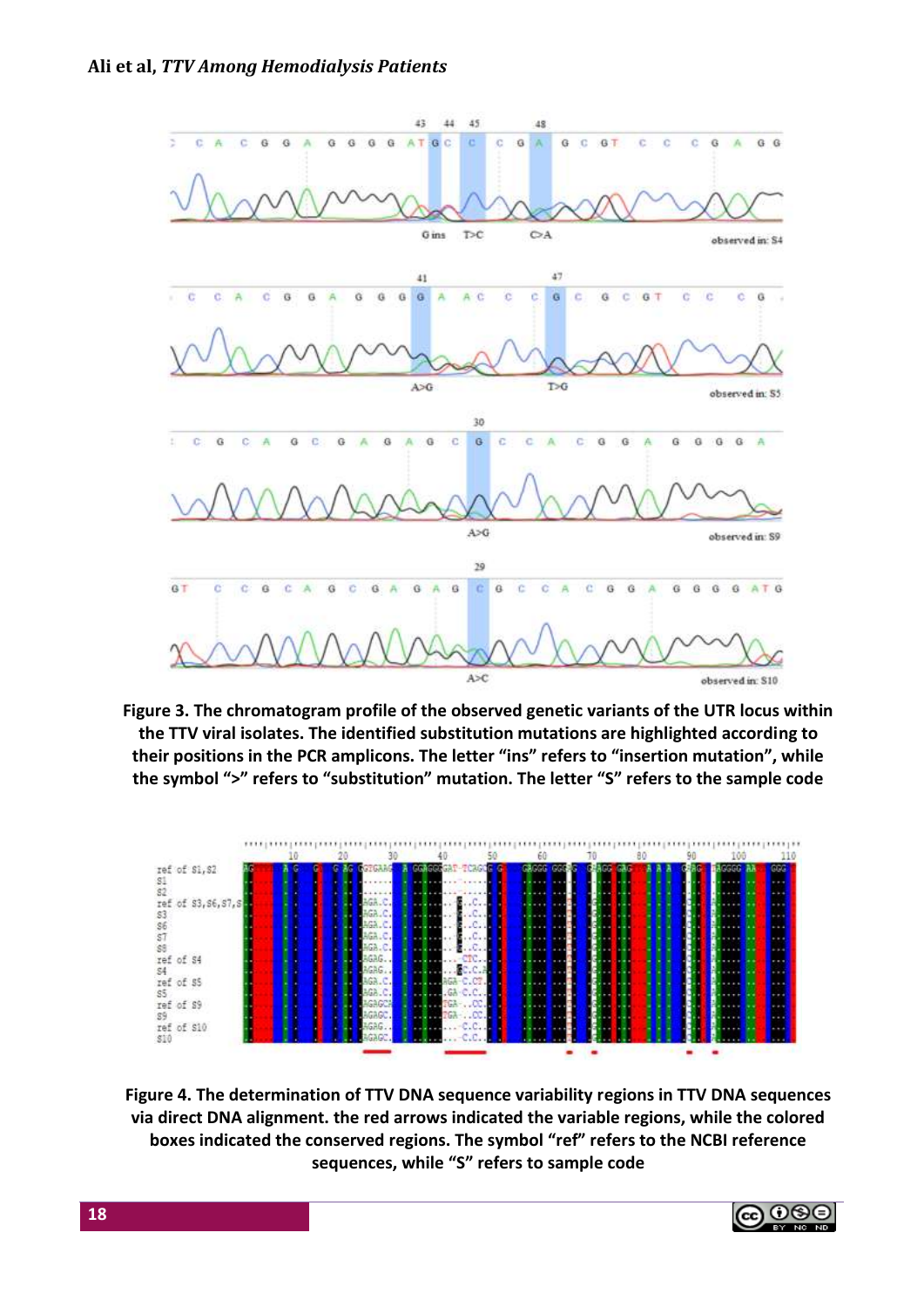| Isolate        | GenBank acc. no. | Genogroup      | Reference                              |
|----------------|------------------|----------------|----------------------------------------|
| <b>JA20</b>    | AF122914.3       | 1              | Erker et al., 1999 <sup>(26)</sup>     |
| T3PB           | AF247138.1       | 1              | AbuOdeh et al., 2015 <sup>(27)</sup>   |
| JA10           | AF122919.1       | $\mathbf{1}$   | Erker et al., 1999 <sup>(26)</sup>     |
| JA4            | AF122917.1       | $\mathbf{1}$   | Erker et al., 1999 <sup>(26)</sup>     |
| $Kt-08$        | AB054647.1       | $\overline{2}$ | AbuOdeh et al., 2015 <sup>(27)</sup>   |
| Kt-010F        | AB054648.1       | $\overline{2}$ | AbuOdeh et al., 2015 <sup>(27)</sup>   |
| ViPi04         | DQ361268.1       | $\overline{2}$ | Maggi et al., 2006 <sup>(28)</sup>     |
| <b>KAV</b>     | AF435014.1       | $\overline{2}$ | Heller et al., 2001 <sup>(29)</sup>    |
| SENV-D         | AX025730.1       | 3              | Okamoto et al., 2001 <sup>(30)</sup>   |
| <b>TJN01</b>   | AB028668.1       | 3              | AbuOdeh et al., 2015 <sup>(27)</sup>   |
| SENV-E         | AX025761.1       | 3              | Okamoto et al., 2001 <sup>(30)</sup>   |
| SANBAN         | AB025946.1       | 3              | AbuOdeh et al., 2015 <sup>(27)</sup>   |
| SENV-C         | AX025718.1       | 3              | Okamoto et al., 2001 <sup>(30)</sup>   |
| <b>TUS01</b>   | AB017613.1       | 3              | Okamoto et al., 1999 <sup>(5)</sup>    |
| TTVyon-LC011   | AB038622.1       | 4              | Takahashi et al., 2000 <sup>(31)</sup> |
| TTVyon-KC009   | AB038621.1       | 4              | Takahashi et al., 2000 <sup>(31)</sup> |
| TTVyon-KC197   | AB038624.1       | 4              | Okamoto et al., 2001 <sup>(30)</sup>   |
| TTVyon-KC186   | AB038623.1       | 4              | Okamoto et al., 2001 <sup>(30)</sup>   |
| <b>BIS8-17</b> | GU797360.1       | 5              | Hussain et al., 2012 <sup>(32)</sup>   |
| JT34F          | NC 014076.1      | 5              | AbuOdeh et al., 2015 <sup>(27)</sup>   |
| CT44F          | NC 014075.1      | 5              | AbuOdeh et al., 2015 <sup>(27)</sup>   |
| CT39F          | AB064604.1       | 5              | Peng et al., 2002 <sup>(33)</sup>      |

**Table 5. TTV reference isolates representative of the 5 major genomic groups**

# **Discussion**

TTV infection was found to be very common in people who suffered from idiopathic fulminant hepatitis and those suffering from cryptogenic chronic liver diseases including liver cirrhosis, chronic hepatitis and hepatocellular carcinoma <sup>(34)</sup>. On the other hand, researchers found that the frequency of TTV infection was the same in patients suffering from liver disease including assorted cases of non-B and non-C liver diseases, and also in few healthy individuals. Moreover, they settled that TTV does not cause harm to the liver <sup>(35)</sup>. In the present study, the prevalence of TTV-DNA was 81 out of 100 patients (81%) based on TTV 5-UTR A region amplification. While, only one was detectable by ORF-1 (N22 region) amplification. This results in agreement with Kenarkoohi et al. who found that TTV prevalence was 92% by using UTR primers and was 5% when using ORF primer <sup>(36)</sup>. One of the reasons for such results is that UTR primers is more conserved than N22 primers. Another reason could be that UTR PCR can detect more TTV genotypes than N22 PCR which has limited detection (37,38). In addition, the failure to amplify the N22 region could be attributed to the extremely high variability observed in these strains, which indicated that they may contain new variants (23) .

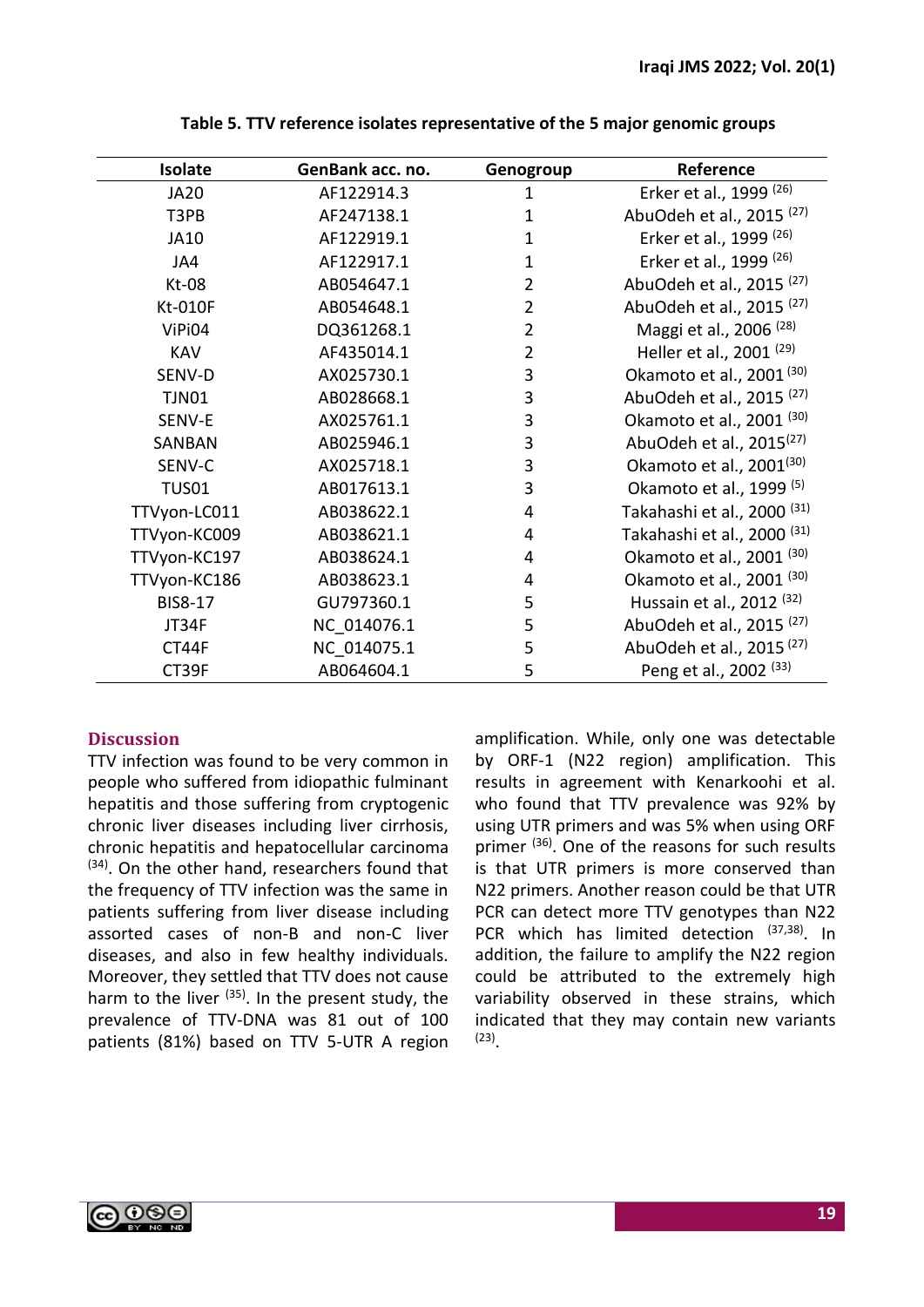## **Ali et al,** *TTV Among Hemodialysis Patients*



# **Figure 6. The comprehensive phylogenetic tree of genetic variants of the 5ʹ-UTR locus within ten Torque teno viral isolates. The variably colored numbered refer to the specific genogroup incorporated. The scale of the left portion of the tree refers to the degree of phylogenetic positions among the tree categorized viral organisms. The symbol "S" refers to the code of the investigated samples**

Among the current hemodialysis patients, 58 (58%) were males and 42 (42%) were females. Their mean age was (49.97±4.97 SD) years ranging between 14 and 80 years. Considering age of studied population, most of the TTV-DNA positive individuals were with mean age of (50.31±15.23) years according to the table (3). In the current study, there was no meaningful difference between the mean of age between TTV positive and negative HD patients which is close to what's mentioned by

Irshad et al. <sup>(39)</sup>. On the other hand, disagree with Hassuna et al. who showed that there is a correlation between TTV viremia and age (40). Regarding sex of studied patients, the higher rate (88.1%) of TTV DNA infection was in female rather than male (75.9%) with no significant association between sex and TTV DNA-status, as shown in table (3). These results are in accordance with Mohamed et al. (2017) who showed that the percentage of patients who were positive for TTV as (66.7%), out of

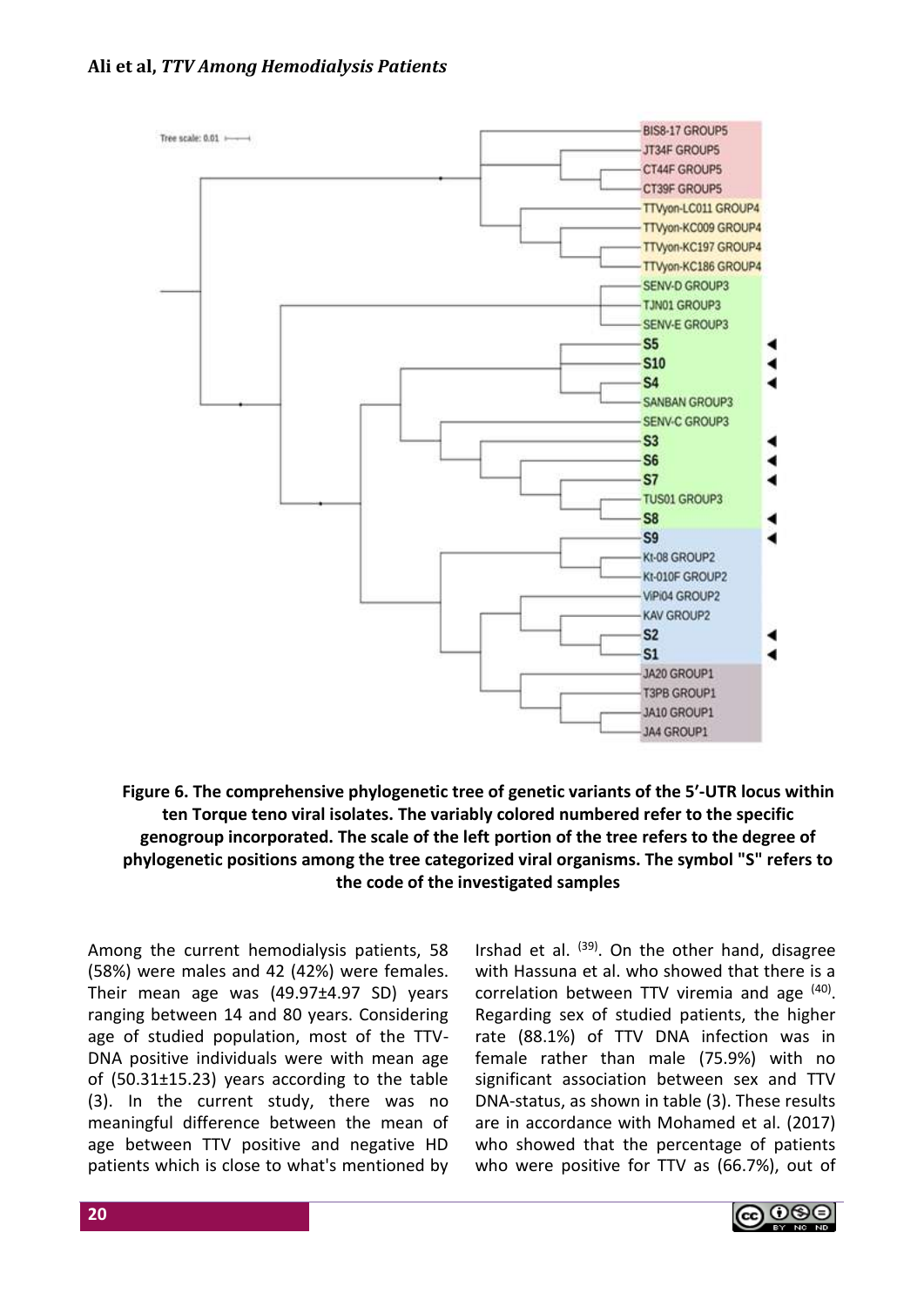current study showed a non-significant

these patients, males were (3.7%) and females (6.1%) with no significant difference in TTV infection between males and females <sup>(41)</sup>. And these findings are disagreed with Takemoto et al. (2015) who showed that the majority of dialysis patients were males (55%) with a mean age of 53.8 years  $(42)$ . In addition, there is no significant statistical association between TTV and clinical characteristics or risk factors according to the table (3). These results are in agreement with Akbari et al. (2018) who observed that there is no significant relation between TTV infection and hypertension (43). Another study also in accordance with the current findings done by Gallian et al. who found that the TTV prevalence in HD diabetic patients was not significantly higher than that detected in a diabetic patient without renal disease (18). While, a study done by Spandole-Dinu et al. founded that there is a significant higher level of anelloviral DNA in type 2 diabetes mellitus (T2DM patients) than controls (44) .

It is worthy to note that there is no one of the patients in this study underwent a kidney transplant so the relation between TTV infection and kidney transplantation is not known, because of the small sample size due to the fact that during the coronavirus pandemic, researchers were only able to analyze one hemodialysis center.

Regarding the surgical history, the present study showed that there was no noticeable significant association between the positivity of TTV infections and people who undergone surgery in agreement with Khudair et al.  $(1)$ . In addition, results showed no association between marital status and TTV infection in consistent with Yazici et al. who found that the TTV was not statistically significant between sexually transmitted risk groups and control group <sup>(38)</sup>. Patients in hemodialysis treatment are with major concern of infection (45,46). This susceptibility is increased by their compromised clinical state like immune status and psychological condition especially long duration on HD as well as their extended and frequent exposure to a variety of potential risks, such as blood transfusion  $(45, 47)$ Considering the hemodialysis duration, the

difference between the TTV infections and the period of hemodialysis. This is near to other study done by Irshad et al. who indicated that TTV infection was not significantly associated with duration of hemodialysis<sup>(39)</sup>. Although nosocomial infection still may play an important role, but present study can't be ruled out that TTV had other transmission routes such as faeco-oral route, salivary droplet, sexual transition, breastfeeding (48,49). While Jahromi et. al. reported a significant relation between TTV infection and the period of hemodialysis<sup>(50)</sup>. Importantly, there was no significant relation between the TTV infection and blood transfusion in hemodialysis patients in accordance with Irshad et al. study <sup>(39)</sup>. The use of erythropoietin to treat renal anemia resulted in a significant reduction in blood transfusions; however, infections in hemodialysis units can still occur in the absence of other parenteral risk factors (51,52). The co-infection of TTV and HBV or HCV is common  $(2,53,54)$ . Although there was no significant association between hepatitis and TTV status in present study. However, the results showed, that 84.4% of HD patients who infected with HCV were TTV positive and 50% of them who had HBV were infected with TTV, table (3). This result in agreement with Najafimemar et al. who found that TTV-DNA was detected in 54% with chronic hepatitis B infection (55) . Also, this study is close to what's mentioned by Magu et al. who detected TTV DNA in 77% of HCV patients <sup>(42)</sup>. Furthermore, in Iraq, TTV-Ag was detected in 89 of the HBVpositive patients and in 30.8% of the HCVpositive patients  $(2)$ . The current data disagree with Chattopadhyay et al. who showed that among TTV-positive patients, HCV co-infection was absent  $(17)$ . Also, another study found the TTV-DNA in 7% of HBV positive patients  $(23)$ . In addition, three patients in current study had triple infection with HBV, HCV and TTV. These results are logic since these viruses share the

According to table (4), there were no significant difference between the level of liver function tests in TTV positive and negative HD patients. This suggests that TTV presence did

parenteral route of transmission.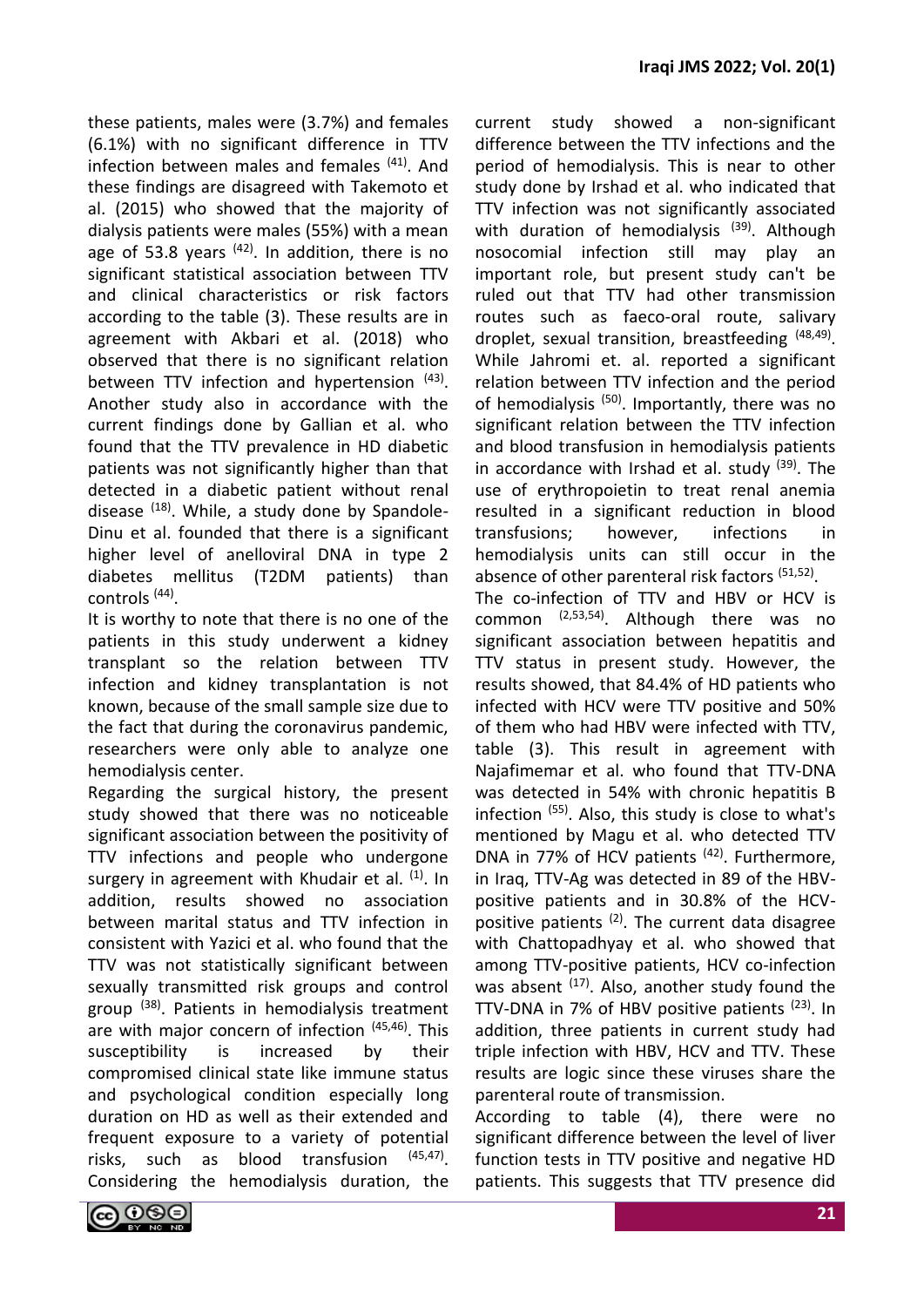# **Ali et al,** *TTV Among Hemodialysis Patients*

not cause severe damages to the liver. This is similar to study done by Irshad et al. who stated that the HD patients with TTV infection did not necessarily have liver dysfunction (56). Another study by Fabrizi et al. suggested that there was a significant decrease in the concentration of ALT and AST in the hemodialysis patients compared to pre-dialysis patients with chronic renal failure <sup>(57)</sup>. This may be due to hemodialysis patients decreased secretion of Th-1 associated cytokine (INF-γ), but increased secretion of Th-2 associated cytokine (IL-10), resulting in immunological deficiency <sup>(49)</sup>. These results are clearly agreed with Lemon et al. who recommended that there are harmless viruses referred to as orphan viruses and are beneficial to the body in a way that they maintain homeostasis <sup>(58)</sup>. These viruses were isolated but not yet associated with any infection, so they are considered "simple guests". Although it may be difficult to attribute the term guest or endosymbiont to viral agents, but they have a characteristic responsible for altering the normal functioning of cells <sup>(59)</sup>.

In the present study, the alignment of local TTV isolates sequences showed the presence of 99% to 100% of homology with the reference sequences from America, Europe and Asia. However, the result of local viral isolates (S1 to S10) showed the detection of six nucleic acid substitutions and only one insertion mutation according to the figures (3 & 4). Phylogenetic analysis showed that of the 10 sequences analysed, 7 genogrouped with genogroup 3 (S3-8, S10) and only 3 with genogroup 2 (S1-2, S9) as in the figure (5). Based on phylogenetic analysis, both S1 and S2 were completely identical (100%), this is may be due to acquiring the infection from the same source of infection. i.e., nosocomial transmission among hemodialysis patients. In addition, the reason for the tilt of the S9 sample toward both Kt-08 and Kt-010F isolates was attributed to the sequence variations observed in this sample.

The spread of viral strains with the same genotypes, could confirm the possibility of virus dissemination in the hemodialysis setting. The homogeneity of these genotypes reflects a nosocomial transmission (60).

In conclusion, the present study concluded a high frequency of TTV among Iraqi hemodialysis patients with prevalent genogroups-3, however, TTV may didn't seem play a role in liver injury as indicated by liver function tests and therefore at this time mandatory screening for TTV may not be recommended for hemodialysis units.

# **Acknowledgement**

Authors thanks all the staff members in Hemodialysis Unit of Al-Imamein Al-Kadhimein Medical City for their help in sample collection.

# **Author contribution**

All authors contributed to this manuscript. Dr. Al-Shuwaikh: design, interpreted and arranged this manuscript, Ali: performed all the laboratory work and implementation of this study as a part of her M.Sc. study, Dr. Manuti helps in clinical aspect and collection of samples.

# **Conflict of interest**

There is no conflict of interest.

## **Funding**

This study was supported by College of Medicine/Al-Nahrain University as a research and student thesis, there are no financial supports to declare.

## **References**

- **1.** Khudair EA, Al-Shuwaikh AM, Farhan NM. Detection and genotyping of SEN virus among patients with hepatitis and healthy blood donors from Baghdad, Iraq. Jordan J Biol Sci. 2019; 12(3): 355-60.
- **2.** khudair EA, Al-Shuwaikh AMA, Farhan NM. Detection of TTV antigen in patients with hepatitis HBV and HCV. Iraqi JMS. 2019; 17(1): 43-49. doi: 10.22578/IJMS.17.1.7.
- **3.** Al-Shuwaikh AM, Khudair EA, Hanna DB. Phylogenetic and molecular evolutionary analysis of SENV DNA isolated from Iraqi hepatitis patients. Revista Bionatura. 2021; 6(4): 2251-5. doi. 10.21931/RB/2021.06.04.18
- **4.** Nishizawa T, Okamoto H, Konishi K, et al. A novel DNA virus (TTV) associated with elevated transaminase levels in posttransfusion hepatitis of unknown etiology. Biochem Biophys Res Commun. 1997; 241(1): 92-7. doi: 10.1006/bbrc.1997.7765.
- **5.** Okamoto H, Takahashi M, Nishizawa T, et al. Marked genomic heterogeneity and frequent mixed infection of TT virus demonstrated by PCR with primers from

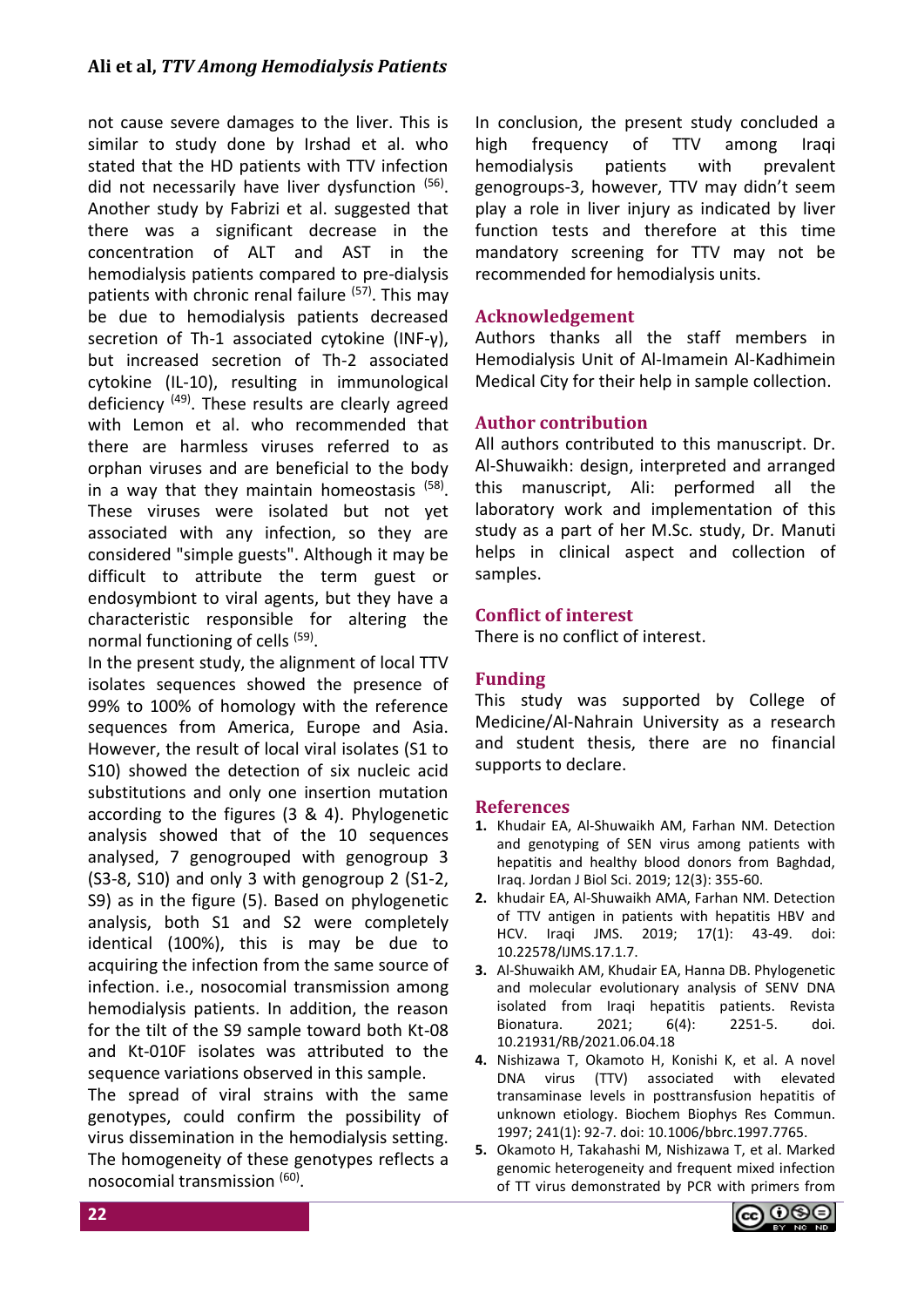coding and noncoding regions. Virology. 1999; 259(2): 428-36. doi: 10.1006/viro.1999.9770.

- **6.** Amen N, Maria M, Azam M, et al. Low Seroprevalence of Torque Teno Virus in HCV positive patients and phylogenetic analysis from Pakistani isolates. Trop Biomed. 2018; 35(1): 205-220.
- **7.** Ninomiya M, Takahashi M, Hoshino Y, et al. Analysis of the entire genomes of torque teno midi virus variants in chimpanzees: infrequent cross-species infection between humans and chimpanzees. J Gen Virol. 2009; 90(Pt 2): 347-58. doi: 10.1099/vir.0.007385-0.
- **8.** de Souza WM, Fumagalli MJ, de Araujo J, et al. Discovery of novel anelloviruses in small mammals expands the host range and diversity of the Anelloviridae. Virology. 2018; 514: 9-17. doi: 10.1016/j.virol.2017.11.001.
- **9.** Griffin JS. Torque Teno Virus: A potential indicator of enteric viruses. MSc thesis in Environmental Engineering; 2009. p. 1-124.
- **10.**Hsiao KL, Wang LY, Lin CL, et al. New Phylogenetic groups of Torque Teno Virus identified in Eastern Taiwan indigenes. PLoS One. 2016; 11(2): e0149901. doi: 10.1371/journal.pone.0149901.
- **11.**Azzi A, De Santis R, Morfini M, et al. TT virus contaminates first-generation recombinant factor VIII concentrates. Blood. 2001; 98(8): 2571-3. doi: 10.1182/blood.v98.8.2571.
- **12.** Simmonds P, Davidson F, Jarvis LM. Transfusion transmitted virus. The lancet. 1998; 352: 1310-1.
- **13.** Tahan V, Ozdogan O, Tozun N. Epidemiology of viral hepatitis in the Mediterranean basin. Rocz Akad Med Bialymst. 2003; 48: 11-7.
- **14.** Yazici M, Cömert MR, Mas R, et al. Transfusiontransmitted virus prevalence in subjects at high risk of sexually transmitted infection in Turkey. Clin Microbiol Infect. 2002; 8(6): 363-7. doi: 10.1046/j.1469-0691.2002.00423.x.
- **15.**Hino S, Miyata H. Torque teno virus (TTV): current status. Rev Med Virol. 2007; 17(1): 45-57. doi: 10.1002/rmv.524.
- **16.** Rivanera D, Lozzi MA, Idili C, et al. Prevalence of TT virus infection in Italian dialysis patients. Pathol Biol (Paris). 2009; 57(1): 97-100. doi: 10.1016/j.patbio.2008.07.014.
- **17.** Chattopadhyay S, Rao S, Das BC, et al. Prevalence of transfusion-transmitted virus infection in patients on maintenance hemodialysis from New Delhi, India. Hemodial Int. 2005; 9(4): 362-6. doi: 10.1111/j.1542- 4758.2005.01154.x.
- **18.**Gallian P, Berland Y, Olmer M, et al. TT virus infection in French hemodialysis patients: study of prevalence and risk factors. J Clin Microbiol. 1999; 37(8): 2538- 42. doi: 10.1128/JCM.37.8.2538-2542.1999.
- **19.** Kheradpezhouh M, Taremi M, Gachkar L, et al. Presence and significance of transfusion-transmitted virus infection in Iranian patients on maintenance hemodialysis. J Microbiol Immunol Infect. 2007; 40(2): 106-11.
- **20.**Abdullah AM, Hardan AR, Latif II. Hepatitis C virus prevalence in haemodialysis patients from three centers in Baghdad, Iraq: A survey by polymerase chain reaction and serological methods. J Univ Zakho. 2014; 2A (1): 116-23. doi: 10.25271/2014.2.1.141.
- **21.** Sarairah H, Bdour S, Gharaibeh W. The molecular epidemiology and phylogeny of Torque Teno Virus (TTV) in Jordan. Viruses. 2020; 12(2): 165. doi: 10.3390/v12020165.
- **22.** Rinonce HT, Yano Y, Utsumi T, et al. Prevalence and genotypic distribution of GB virus C and torque Teno virus among patients undergoing hemodialysis. Mol Med Rep. 2017; 15(5): 284352. doi: https://doi.org/10.3892/mmr.2017.6281
- **23.** Cancela F, Ramos N, Mirazo S, et al. Detection and molecular characterization of Torque Teno Virus (TTV) in Uruguay. Infect Genet Evol. 2016; 44: 501- 506. doi: 10.1016/j.meegid.2016.08.007.
- **24.**Okamoto H, Fukuda M, Tawara A, et al. Speciesspecific TT viruses and cross-species infection in nonhuman primates. J Virol. 2000; 74(3): 1132-9. doi: 10.1128/jvi.74.3.1132-1139.2000.
- **25.** Letunic I, Bork P. Interactive Tree Of Life (iTOL) v4: recent updates and new developments. Nucleic Acids Res. 2019; 47(W1): W256-W259. doi: 10.1093/nar/gkz239.
- **26.** Erker JC, Leary TP, Desai SM, et al. Analyses of TT virus full-length genomic sequences. J Gen Virol. 1999; 80 (Pt 7): 1743-50. doi: 10.1099/0022-1317-80- 7-1743.
- **27.**AbuOdeh R, Al-Mawlawi N, Al-Qahtani AA, et al. Detection and genotyping of torque teno virus (TTV) in healthy blood donors and patients infected with HBV or HCV in Qatar. J Med Virol. 2015; 87(7): 1184- 91. doi: 10.1002/jmv.24146.
- **28.** Maggi F, Andreoli E, Lanini L, et al. Rapid increase in total torquetenovirus (TTV) plasma viremia load reveals an apparently transient superinfection by a TTV of a novel group 2 genotype. J Clin Microbiol. 2006; 44(7): 2571-4. doi: 10.1128/JCM.00233-06.
- **29.**Heller F, Zachoval R, Koelzer A, et al. Isolate KAV: a new genotype of the TT-virus family. Biochem Biophys Res Commun. 2001; 289(5): 937-41. doi: 10.1006/bbrc.2001.6089.
- **30.**Okamoto H, Nishizawa T, Takahashi M, et al. Heterogeneous distribution of TT virus of distinct genotypes in multiple tissues from infected humans. Virology. 2001; 288(2): 358-68. doi: 10.1006/viro.2001.1097.
- **31.** Takahashi K, Hijikata M, Samokhvalov EI, et al. Full or near full length nucleotide sequences of TT virus variants (Types SANBAN and YONBAN) and the TT virus-like mini virus. Intervirology. 2000; 43(2): 119- 23. doi: 10.1159/000025034.
- **32.**Hussain T, Manzoor S, Waheed Y, et a. Phylogenetic analysis of Torque Teno Virus genome from Pakistani isolate and incidence of co-infection among HBV/HCV infected patients. Virol J. 2012; 9: 320. doi: 10.1186/1743-422X-9-320.

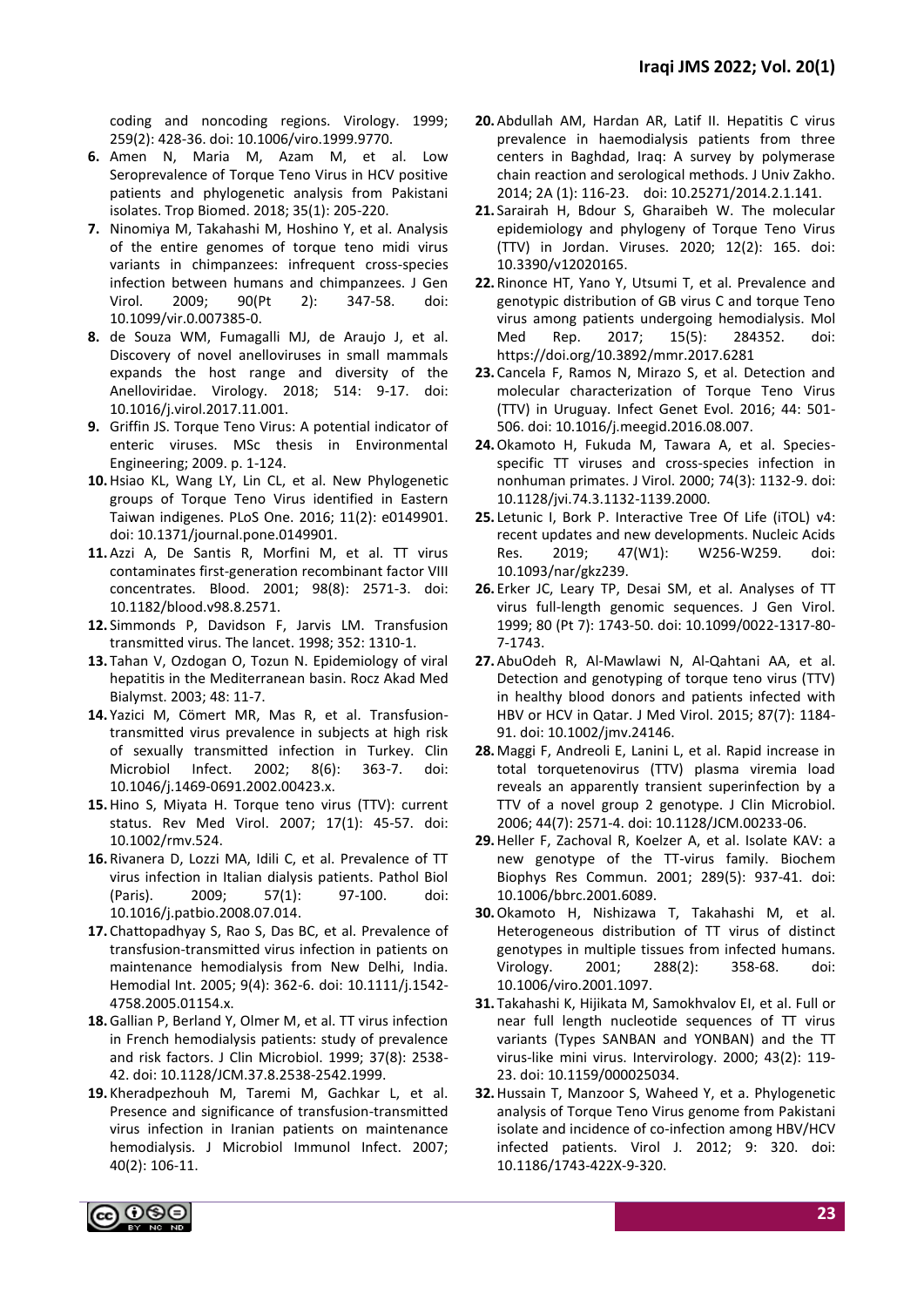- **33.** Peng YH, Nishizawa T, Takahashi M, et al. Analysis of the entire genomes of thirteen TT virus variants classifiable into the fourth and fifth genetic groups, isolated from viremic infants. Arch Virol. 2002; 147(1): 21-41. doi: 10.1007/s705-002-8301-7.
- **34.**Okamoto H, Nishizawa T, Kato N, et al. Molecular cloning and characterization of a novel DNA virus (TTV) associated with posttransfusion hepatitis of unknown etiology. Hepatol Res. 1998; 10(1): 1-6. doi: https://doi.org/10.1016/s1386-6346(97)00123-x.
- **35.**Naoumov NV, Petrova EP, Thomas MG, et al. Presence of a newly described human DNA virus (TTV) in patients with liver disease. Lancet. 1998; 352(9123): 195-7. doi: 10.1016/S0140- 6736(98)04069-0.
- **36.** Kenarkoohi A, Ravanshad M, Rasouli M, et al. High prevalence of TORQUE TENO virus in patients with hepatitis C in Shiraz: 2008-2009. J Arak Uni Med Sci 2011, 14(1): 87-95.
- **37.** Kato H, Mizokami M, Nakano T, et al. High prevalence and phylogenetic analysis of TT-virus infection in Mongolia. Virus Res. 1999; 60(2): 171-9. doi: 10.1016/s0168-1702(99)00016-7.
- **38.** Biagini P, Gallian P, Cantaloube JF, et al. Distribution and genetic analysis of TTV and TTMV major phylogenetic groups in French blood donors. J Med Virol. 2006; 78(2): 298-304. doi: 10.1002/jmv.20539.
- **39.** Irshad M, Mandal K, Singh S, et al. Torque teno virus infection in hemodialysis patients in North India. Int Urol Nephrol. 2010; 42(4): 1077-83. doi: 10.1007/s11255-009-9648-4.
- **40.**Hassuna NA, Abdel-Fattah M, Omran S, et al. High frequency of Torque Teno virus (TTV) among Egyptian hemodialysis patients. African J Microbiol Res. 2019; 13(28): 619-25. doi: https://doi.org/10.5897/AJMR2019.9210.
- **41.** Mohamed AY, El Hussein AR, Elkhidir IM, et al. Molecular detection of Torque Teno Virus (TTV) in plasma of people in contact with domestic village chickens using polymerase chain reaction (PCR). Int J Sci Res Sci Eng Technol. 2017; 3(8): 250-4.
- **42.** Takemoto AY, Okubo P, Saito PK, et al. Torque teno virus among dialysis and renal-transplant patients. Braz J Microbiol. 2015; 46(1): 307-11. doi: 10.1590/S1517-838246120131195.
- **43.**Akbari H, Piroozmand A, Dadgostar E, et al. Prevalence of transfusion-transmitted virus (TTV) infection and its association with renal posttransplantation complications in Iran. Int J Organ Transplant Med. 2018; 9(3): 126-31.
- **44.** Spandole-Dinu S, Cimponeriu DG, Crăciun AM, et al. Prevalence of human anelloviruses in Romanian healthy subjects and patients with common pathologies. BMC Infect Dis. 2018; 18(1): 334. doi: 10.1186/s12879-018-3248-9.
- **45.** Kadhim HA, Latif II, Al-Shuwaikh AM. Detection and genotyping of SEN virus among hemodialysis patients in Baghdad-Iraq: One center study. Biochem Cell Arch. 2021; 21(2): 5261-67. doi: https://connectjournals.com/03896.2021.21.5261.
- **46.**Hamied L, Abdullah RM, Abdullah AM. Seroprevalence of Hepatitis B and Hepatitis C virus infection in Iraq. New Iraqi J Med. 2010; 6(3): 69-73.
- **47.**Abdullah AM, Hardan AR, Latif II, et al. Role of hemodialysis and hepatitis C virus infection in circulating Th1 and Th2 cytokines in patients with chronic renal disease. J Gen Environ Res Conserv. 2013; 1(1): 6-11.
- **48.** Magu SK, Kalghatgi AT, Bhagat MR. Incidence and clinical implication of TT virus in patients with hepatitis and its frequency in blood donors in India. Med J Armed Forces India. 2015; 71(4): 340-4. doi: 10.1016/j.mjafi.2015.06.023.
- **49.**Hazanudin SN, Sekawi Z, Kqueen CY, et al. Torque teno virus and hepatitis: A review on correlation. Life Sci Medi Biomed.2019; 3 (6): 31. doi: https://doi.org/10.28916/lsmb.3.6.2019.31.
- **50.**Jahromi AS, Erfanian S, Farjam MR, et al. Molecular epidemiology and clinical importance of TT virus infection in haemodialysis patients, South of Iran. Life Sci J. 2014.
- **51.** de Medina M, Ashby M, Schlüter V, et al. Prevalence of hepatitis C and G virus infection in chronic hemodialysis patients. Am J Kidney Dis. 1998; 31(2): 224-6. doi: 10.1053/ajkd.1998.v31.pm9469491.
- **52.** Kalantari H, Ebadi S, Yaran M, et al. Prevalence and risk factors of hepatitis B and C viruses among hemodialysis patients in Isfahan, Iran. Adv Biomed Res. 2014; 3: 73. doi: 10.4103/2277-9175.125869.
- **53.** Kao JH, Chen PJ, Lai MY, et al. Hepatitis B genotypes correlate with clinical outcomes in patients with chronic hepatitis B. Gastroenterology. 2000; 118(3): 554-9. doi: 10.1016/s0016-5085(00)70261-7.
- **54.** khudair EA, Al-Shuwaikh AM. Detection of SEN virus (SEN-V) and Torque Teno virus (TTV) co-infection and liver enzyme in a sample of hepatitis patients. Al-Mustansiriyah J Pharmaceut Sci. 2020; 20(3): 27-34.
- **55.**Najafimemar Z, Tabarraei A, Talei G, et al. Prevalence and genotyping of Torque Teno Virus in HBV/HIV and chronic HBV patients in Iran. Iran Biomed J. 2018; 22(5): 338-44. doi: 10.29252/ibj.22.5.338.
- **56.** Irshad M, Joshi YK, Sharma Y, et al. Transfusion transmitted virus: A review on its molecular characteristics and role in medicine. World J Gastroenterol. 2006; 12(32): 5122-34. doi: 10.3748/wjg.v12.i32.5122.
- **57.** Fabrizi F, Lunghi G, Finazzi S, et al. Decreased serum aminotransferase activity in patients with chronic renal failure: impact on the detection of viral hepatitis. Am J Kidney Dis. 2001; 38(5): 1009-15. doi: 10.1053/ajkd.2001.28590.
- 58. Lemon SM, Layden TJ, Seeff L, et al. The 20<sup>th</sup> United States-Japan Joint Hepatitis Panel Meeting. Hepatology. 2000; 31(3): 800-6. doi: 10.1002/hep.510310338.
- **59.** Mushahwar IK. Recently discovered blood-borne viruses: are they hepatitis viruses or merely endosymbionts? J Med Virol. 2000; 62(4): 399-404. doi: 10.1002/1096-9071(200012)62:4<399::aidjmv1>3.0.co;2-u.